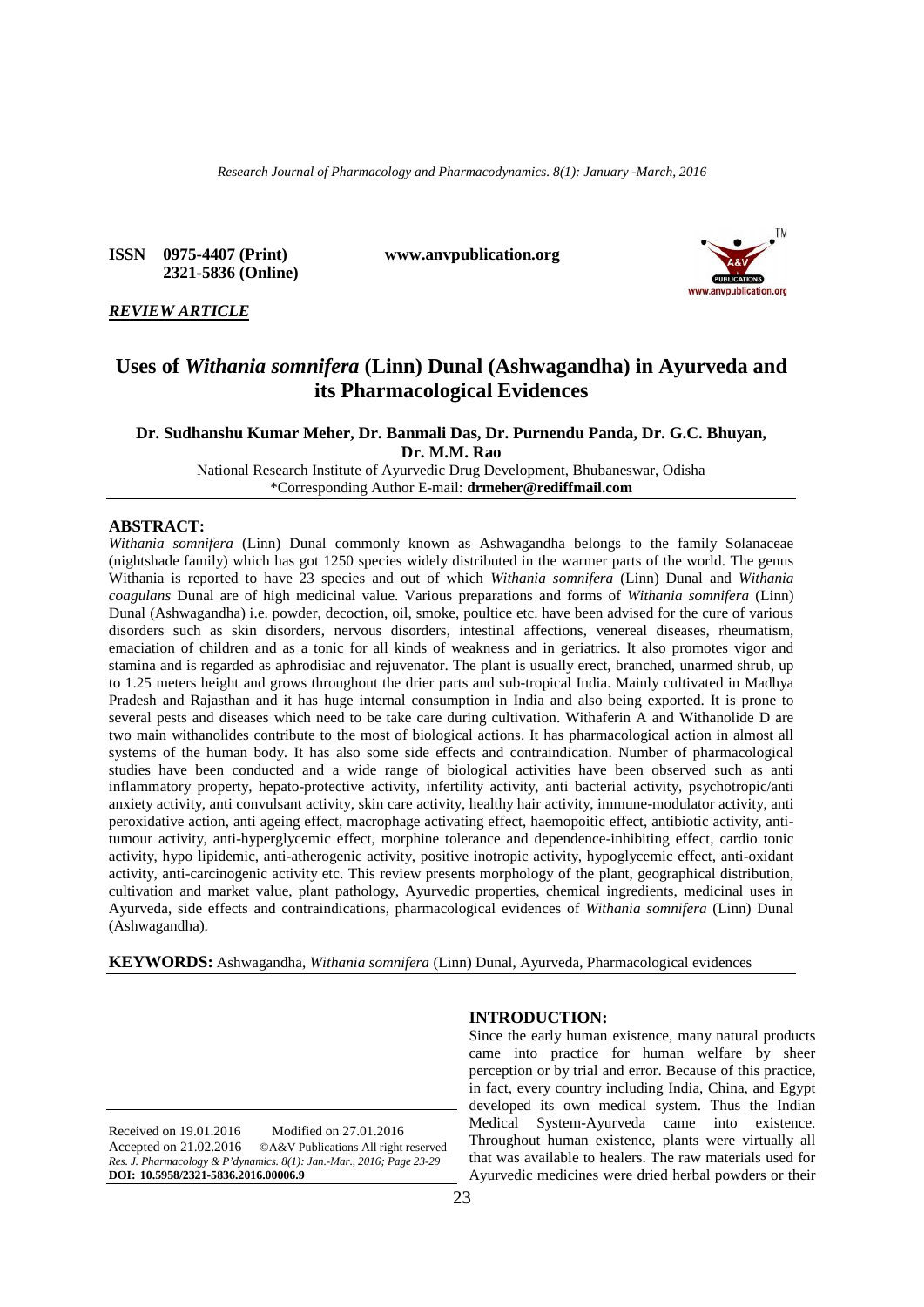extracts or mixtures of products. In today's concept even though synthetic products have taken a front seat, 25 to 30 percent of modern drugs are derived from some parts of higher plants. In fact, botanical medicines have made a comeback. *Withania somnifera* (Linn) Dunal (Ashwagandha) is an important drug in Indian system of Medicine used widely by physicians as single as well as in combinations with other drugs since time immemorial. It is commonly known as Ashwagandha which belongs to the family Solanaceae (nightshade family) which has got 1250 species widely distributed in the warmer parts of the world. The genus Withania is reported to have 23 species and out of which *Withania somnifera* (Linn) Dunal and *Withania coagulans* Dunal are of high medicinal value. It is classified as a rasayana in Ayurveda and expected to promote physical and mental health, restore the body and increase longevity. It has been glorified over time for its dual capacity to energise and calm at the same time. It is well known for its actions like Immunomodulator / Rasayan karma, general tonic in arthritis, aphrodisiac, used in rheumatism, debility from old age etc.

# **Synonyms**

- *Physalis somnifera* Linn.
- *Withania kansuensis* Kuang and A. M. Lu
- *Withania microphysalis* Suess.

# **Vernacular names:**

Bengali- Ashwagandha Eng.-Winter Cherry, Indian Ginseng Gujarati-Asundha, Ghodaasoda Hindi-Asgund, Panir Malayalam-Amukkiram, Pevetti Marathi-Asgund, Asvagandha Odia-Aswagandha Punjabi-Ak, Aksan, Asgund, Asgund Nagori, Isgand Tamil-Amukkasi, Ashuhan Telgu-Ashwagandha Urdu-Asgandhu, Gaori

# **Morphology of the plant:**

The plant is usually erect, branched, unarmed shrub, grows up to 1.25 meters height. The parts above the ground, specially the stem, the veins and the calyx are covered with a sparsely hairy tomentum. Branches are round. Leaves are simple, petiolate, ovate, entire, exstipulate, acute, glabrose and up to 10 cm long. The leaves on vegetative shoots are alternate, and large while those on floral branches are opposite, arranges in pairs of one large and one small leaf and somewhat laterally, having in their axil a cymose cluster of 5 to 25 inconspicuous pale green flowers. Fruit, a berry enclosed in the green persistent calyx, green when unripe and orange red when mature containing numerous small capsicums like seeds<sup>1</sup>.

#### **Geographical Distribution:**

*Withania somnifera* (Linn) Dunal grows throughout the drier parts and sub-tropical India. It is widely distributed in North-Western India, Bombay, Gujarat, Rajasthan, Madhya Pradesh, Uttar Pradesh, Punjab plains extending to the mountain regions of Punjab, Himachal Pradesh and Jammu, ascending to a height of 1500 meters. The wild growth of this species has also been reported from Pakistan, Afghanistan, Israel, Egypt, Jordan, Morocco, Spain, Canary Island, Eastern Africa Congo, South Africa etc.

# **Cultivation and market value:**

Mainly cultivated in Madhya Pradesh and Rajasthan and the varieties cultivated are Jawahar Asgandh-20, Jawahar Asgandh-134 and Rakshita. The cultivation of Ashwagandha does not need much attention and labour. The crop is grown even on soil which is unsuited for other crops. The propagation method is direct sowing of seeds (broadcasting) and planting time is June to September. No special preparation or cure of the land is required to plant this crop. The crop is mainly grown on residual fertility. Hence, no fertilizers applied. However, addition of nitrogenous fertilizers such as ammonium sulphate produces plants with heavy leaf growth and small roots. No irrigation is given throughout the growing period. Excessive rainfall is harmful because it leads to extensive weed growth. Major disease is damping off, seedling rotting, and seedling blight. Seed treatment with Captan 3 gm/kg of seeds is recommended. The plants produce flower and fruit in December and January. Hence the crop is ready in six months and harvesting starts from January and continues up to last March. A yield of 300-400 kg roots/hector in addition to 50-75 kg seeds/hector obtained at the end of six months. It has huge internal consumption in India and also being exported.

#### **Plant pathology**

*Withania somnifera* is prone to several pests and diseases.

1.Leaf spot disease caused by Alternaria alternata is the most prevalent disease, which is most severe in the plains of Punjab, Haryana, and Himachal Pradesh. Bio deterioration of its pharmaceutically active components during leaf spot disease has been reported<sup>2</sup>.

2.The Choanephora cucurbitarum causes a stem and leaf rot of *Withania somnifera<sup>3</sup>* .

3.A treehopper, feeds on the apical portions of the stem, making them rough and woody in appearance and brown in colour. The apical leaves are shed and the plant  $gradually$  dies<sup>4</sup>.

4.The carmine red spider mite (*Tetranychus urticae*) is the most prevalent pest of the plant in India<sup>5</sup>.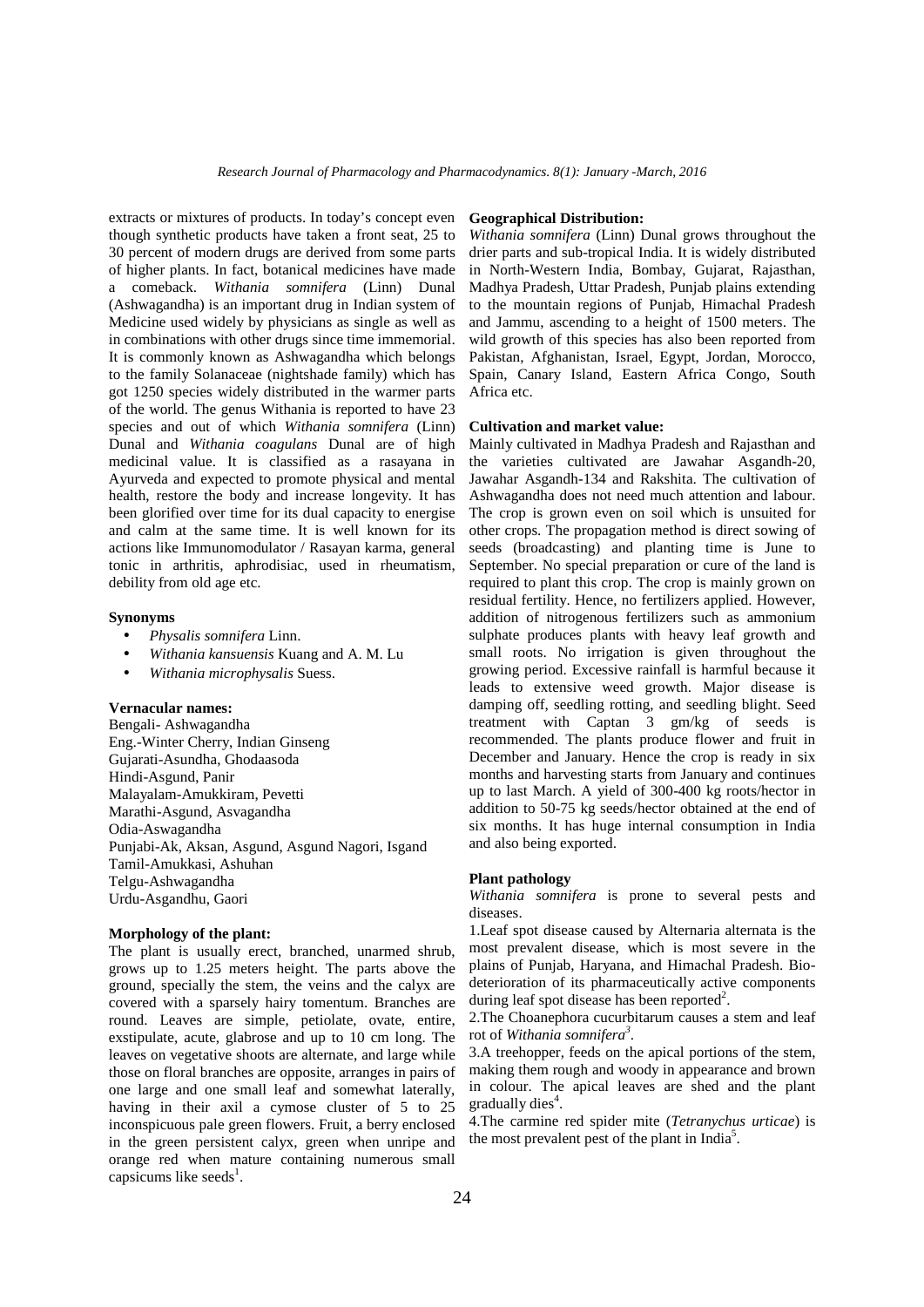# **Ayurvedic properties:**

Rasa- Tikta, Kasaya, Madhura, Guna- Snigdha, Laghu, Virya- Usna, Vipaka- Madhura, Doshakarma- Kapha Vata Samaka

# **Chemical ingredients-**

Steroidal alkaloids and lactones known as withanolides specifically Withaferin A and Withanolide D are two main withanolides contribute to the most of the biological actions of withania. Withanine, Withaniol, Anaferin, Tropine and many other Alkaloids and Steroids are present.

# **Medicinal uses in Ayurveda:**

Useful part of Ashwagandha is mainly the root. Seeds, leaves and fruits are also used as medicine.

*External Uses*: Ashwagandha leaves and root paste is applied on enlarged cervical glands or swelling of other glands as it reduces oedema and pain, oil massage is done in vata diseases and weakness. In ear discharge the juice of Ashwagandha leaves is used as eardrops. For healing of blisters, black ashes of the roots are applied. The dried leaves are ground to a powder from which a paste is made and used in the treatment of burns and wounds and also for a sunscreen upon women's faces.

### *Internal uses:*

*Nervous system*: Ashwagandha root is sedative, tranquilizing and nervine tonic, hence helps in tonic nerves and useful in fainting, giddiness and insomnia (The species name somnifera means "sleep-inducing" in Latin)  $\delta$ . It is also used as an "adaptogen" to help the body cope with daily stress, as a general tonic and for improving thinking ability. It also improves the brain's memory functions like attention and concentration, hence helping with the symptoms of Parkinson's, Alzheimer's and other neuro-degenerative diseases. It enables the body to reserve and sustain vital energy throughout the day while promoting sound, peaceful sleep at night. Ashwagandha benefits, strengthens and tones all muscle tissues including the heart and lungs. It increases muscle tone while concurrently soothing muscular inflammation. It is an ideal remedy<br>for muscular aches, pains, and stiffness. for muscular aches, pains, and stiffness, weakness and low body weight.

*Digestive system*: The bark powder of Ashwagandha is appetizer, carminative and anthelmintic and hence is used in abdominal pain, constipation and worms.

*Circulatory system*: Ashwagandha has an effect on the heart, purifies the blood and reduces oedema. So it is used in weakness of heart, blood disorders and oedema. The decoction is used in rheumatoid arthritis.

*Respiratory system*: Ashwagandha is an expectorant and has anti asthmatic property, due to which it is useful in cough. Ashwagandha ash along with ghee and honey is effective in asthma. If phlegm is thin, it is used in the form of ash or its alkaline extract is used. Decoction of bark should be given in low dose for cough and asthma. It is also used as a tonic in the above conditions.

*Reproductive system*: Ashwagandha is considered as sukrala i.e. semenogogue which increases semen. It is well known for its aphrodisiac property and is used in semen disorders. A mixture of 5 gms of Ashwagandha powder, 10 gms of ghee and sugar along with 250 ml milk is a good tonic, nutritious and aphrodisiac. It completely cures puerperal backache and leucorrhoea caused due to endometritis.

*Urinary system*: It is a diuretic and used in oliguria or anurea.

*Skin*: Ashwagandhadi churna is indicated in wrinkle skin and premature ageing and premature graying of hair. It is used in vitiligo and other skin diseases.

*Satmilkaran*: It increases weight, improves immunity and is an aphrodisiac. Used in debilitation diseases and marasmus in children.

**Medicines in market**: Ashwagandhadi Churna, Balarista, Ashwagandha Rasayana, Ashwagandha Ghrit, Ashwagandharishta, Dhatupoustika Churna, Phala Kalyan Ghrita, Rasaraj Rasa etc.

**Side effects and contraindications**: Ashwagandha is not recommended in case of hyperthyroidism or pregnancy and can in high doses provoke certain intestinal problems. In strong doses, Ashwagandha can have a hypnotic effect. Hence should be started with small doses then increased gradually. Ashwagandha is best taken in the evening, because in strong doses the plant can act as a sedative.

# **Pharmacological evidences:**

**1. Anti inflammatory property:** The alcoholic extract has significant anti-inflammatory property in both acute and chronic types of inflammation. The decoction of root on oral administration against carrageenin induced inflammation, produced marked anti inflammatory property<sup>7</sup>. The extract of leaves on experimental models of sub acute models of inflammation and  $CCl<sub>4</sub>$  induced hepatotoxicity in albino rats exhibited anti inflammatory effect<sup>8</sup>. Ashwagandha possessed marked antiinflammatory effect against denaturation of protein *in vitro*. The effect was plausibly due to the alkaloid and withanolide contents of Ashwagandha<sup>9</sup>.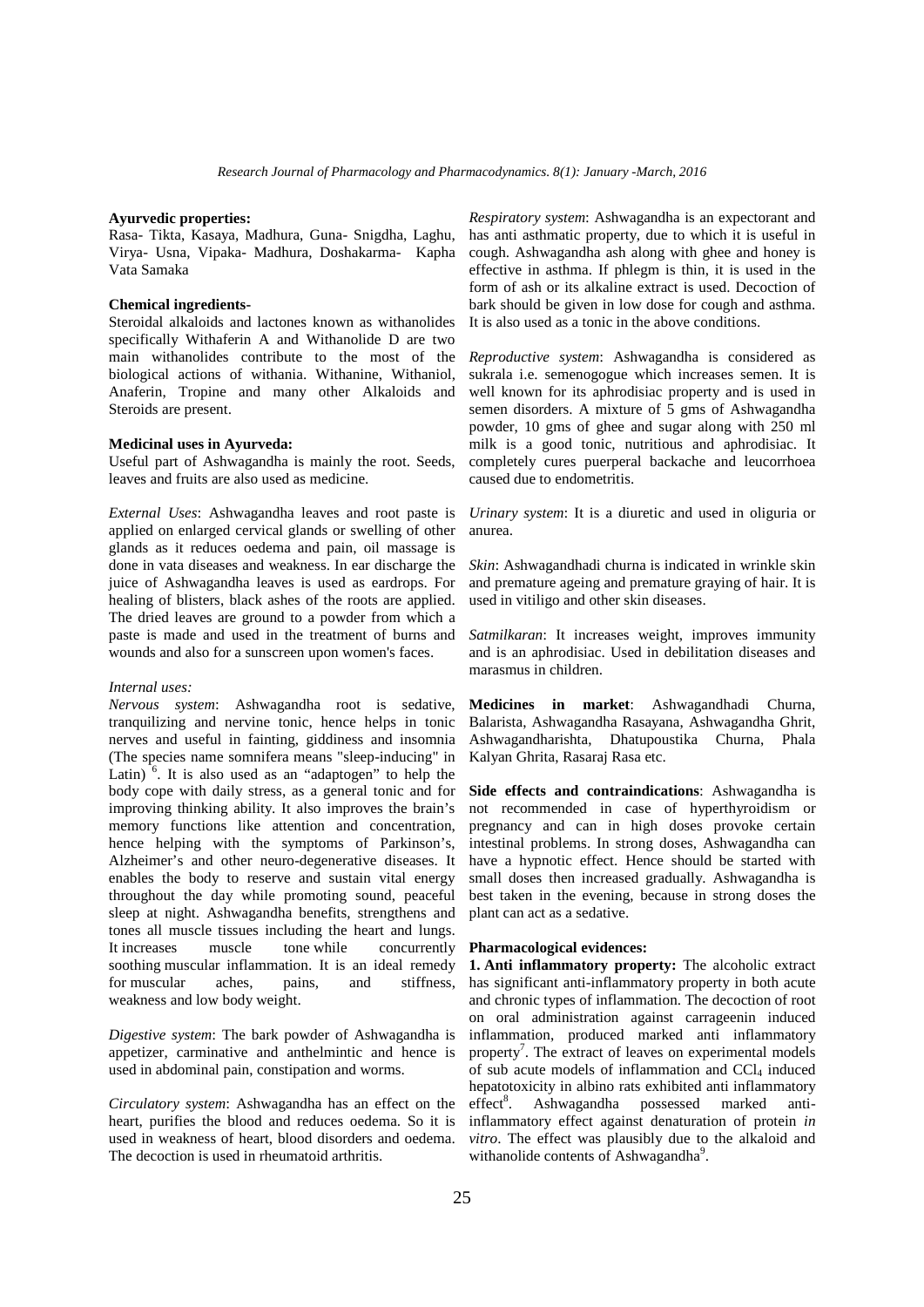**2. Hepatoprotective activity**: Alcoholic extract of the leaves of the plant was found to significantly inhibit CCl<sup>4</sup> induced alterations in transaminase activity and pentobarbitone sleeping time indicating presence of hepatoprotective activity. This was confirmed through histopathological studies<sup>10</sup>.

**3. Infertility activity:** Roots have infertility activity in mice and did not completely abolish oestrus or mating but it delayed the processes. Roots have also effect to produce infertility mating and caused decreased in litter size, tuber roots have no uterine stimulant activity on isolated guinea pig uterus<sup>11</sup>. .

**4. Anti bacterial activity:** The leaves exhibited anti bacterial and anti fungal property. It was effective against gram positive bacteria and Helminthosporium sativum (fungus)  $^{12}$ .

**5. Psychotropic/Anti anxiety activity**: Total alcoholic extract on oral administration in albino rats caused decreased locomotor activity and learning behavior, potentiated barbiturate hypnosis, increase in the whole brain tissue level of serotonin and histamine. It induced depletion of catecholamines and Ach in the brain<sup>13</sup>. The aqueous suspensions of roots of Ashwagandha and the Korean drug Ginseng were tested comparatively for 2 pharmacological activities, namely Anti-stress activity by the 'mice swimming endurance test' and anabolic activity by noting gain in body weights and levator ani muscle in rats showed a significant increase in mice swimming time by Ginseng and Ashwagandha as compared to the control group. Significant increase in body weights in the Ashwagandha treated group was better than Ginseng. Gain in wet weights of the levator ani muscle were also significant in Ginseng and Ashwagandha treated groups, however, the weight gain of dried levator ani muscles showed comparable results for both these drugs  $14$ .

**6. Anti convulsant activity:** Dried powder, decoction and alcoholic extract showed anti convulsant property against electro shock and phenobarbitone, the alchoholic extract being much more potent <sup>15</sup>.

**7. Skin care**: Its potent antioxidant properties help protect the skin against free radical damage and slow down the ageing process by firming up the skin for a more youthful look. Ashwagandha stimulates DHEA, which is a precursor to both testosterone and estrogen and stimulates the production of natural skin oils. It also promotes the production of vital compounds and proteins for healthy skin such as hyaluronan for skin hydration, elastin to keep the skin supple and collagen for skin strength. For glowing skin Ashwagandha can be used as a toner with dried ginger and lemon.

**8. Healthy Hair**: Used in shampoos, Ashwagandha is believed to help improve scalp circulation and strengthen the hair, as well as help get rid of dandruff. It also appears to stimulate production of melanin, the pigment responsible for the colour of hair. So, it may actually reverse graying of hair and it also helps deal with hair loss.

**9. Immuno-modulator activity:** Ashwagandha has shown a significant modulation of immune reactivity in animal models. Administration of Ashwagandha was found activity like immunosuppressive drugs, viz, cyclophosphamide, azathioprin and prednosolone. Treatment with Ashwagandha was found to significantly increase Hb concentration, RBC count, platelet count, and body weight in mice<sup>16</sup>. Administration of asgandh extract was found to significantly reduce leucopenia induced by cyclophosphamide (CTX) treatment. Administration of Asgand extract increase the number of CTX treated animals, compared to the CTX alone treated group <sup>17</sup>. Administration of asgand extract was found significantly reduce leucopenia induced sub lethal dose of gamma radiation  $^{18}$ .

**10. Anti peroxidative action**: The importance of Withania somnifera root extract in the regulation of lead toxicity with special reference to lipid peroxidative process has been investigated in liver and kidney tissues. While lead treatment (0.5 mg/kg body wt. / day for 20 days) enhanced hepatic and renal lipid peroxidation (LPO), administration of plant extract in the doses of 0.7 g/kg and 1.4 g/kg body wt. / day along with equivalent doses of lead acetate for 20 days significantly decreased LPO and increased the activities of antioxidant enzymes, viz., superoxide dismutase (SOD) and catalase (CAT), thus retaining normal peroxidative status of the tissues. It was suggested that the ameliorating role of root extract of W. somnifera in the lead intoxicated mice could be the result of its antiperoxidative action <sup>19</sup>.

**11. Anti ageing effect:** Double blind clinical trial carried out to study the effect of plant on prevention of ageing in 101 normal healthy males in 50-59 years age group. Root powder (0.5gm) was given orally three times a day for 1 year. Results showed statistically significant increase in Hb%, RBC, hair melanin, and seated stature in treated group in comparison to placebo group. Decrease in serum cholesterol was more in treated group than in placebo group  $20$ .

**12. Macrophage activating effect**: The chemotactic activity of macrophages and production of Interleukin-1 (IL-1) and tumor necrosis factor (TNF) were significantly reduced in mice treated with the carcinogen achratoxin A (OTA). Administration of Ashwagandha with other drugs was found to significantly inhibit OTA-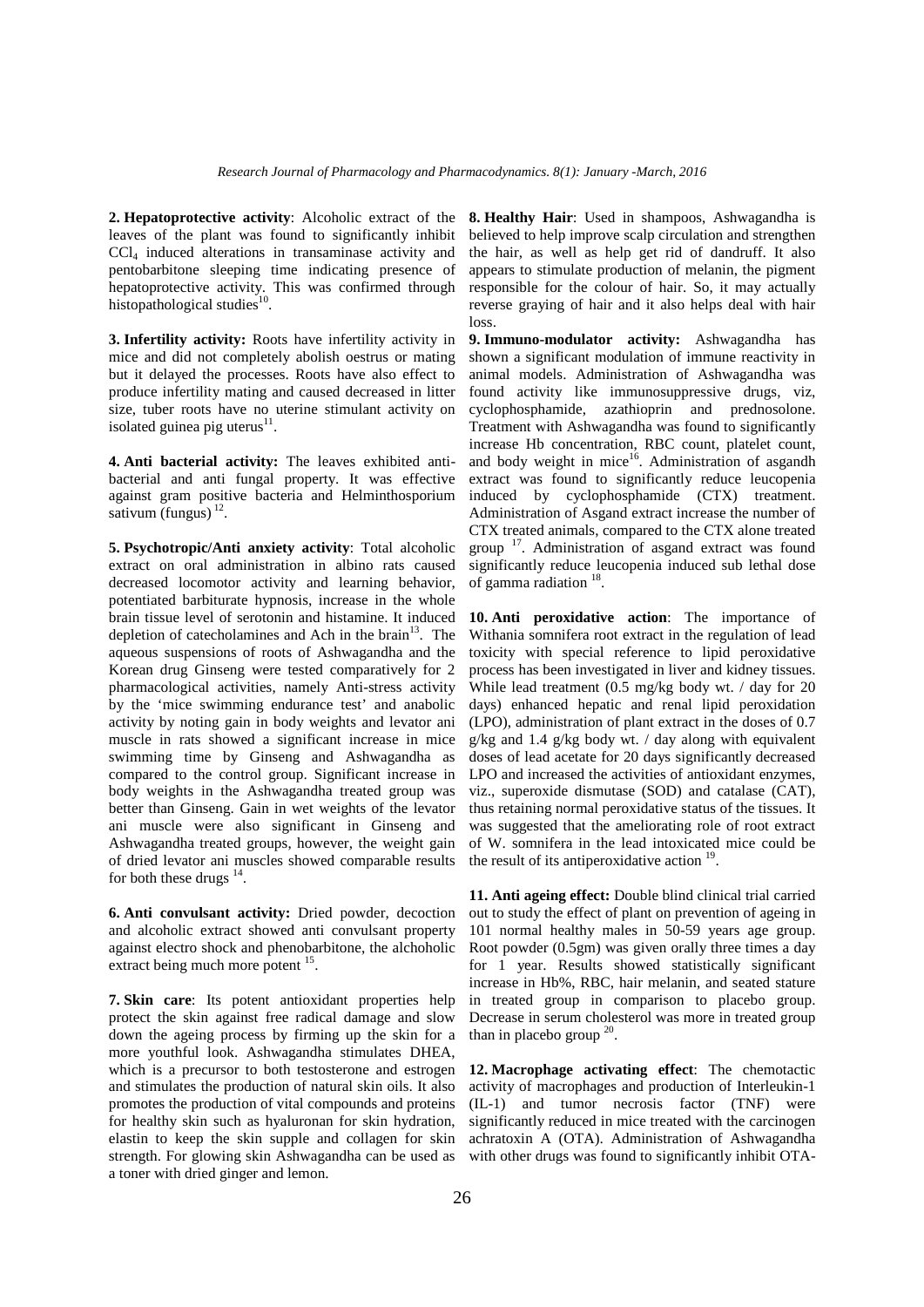induced suppression of macrophage chemotaxis and production of IL-1 and TNF- by macrophages  $21$ .

**13. Haemopoitic effect:** The combination of Ashwagandha and ginseng (Panax ginseng) was orally administered in rats for 90 days using three doses. There was significant increase in body weight, food consumption and liver weight and improved haemopoisis was observed  $22$ .

**14. Antibiotic Activity:** The antibiotic activity of the Ashwagandha roots as well as leaves experimentally shown that Withaferin A in concentration of 10µg/ml inhibited the growth of various Gram-positive bacteria, acid-fast and aerobic bacilli, and pathogenic fungi. It was active against *Micrococcus pyogenes var aureus* and partially inhibited the activity of *Bacillus subtilis* glucose-6-phosphate-dehydrogenase. Withaferin A inhibited Ranikhet virus. The shrub's extract is active against Vaccinia virus and *Entamoeba histolytica* 23-25 Asgand showed the protective action against systemic Aspergillus infection. This protective activity was probably related to the activation of the macrophage function revealed by the observed increases in phagocytosis and intracellular killing of peritoneal macrophages induced by Ashwagandha treatment in mice  $26$ . Antibiotic activity of Withaferin A is due to the presence of the unsaturated lactone-ring. The lactone showed strong therapeutic activity in experimentally induced abscesses in rabbits, being somewhat stronger than that of Penicillin. It substantiates the reputation of the leaves as a cure for ulcers and carbuncles in the indigenous system of medicine  $27$ .

**15. Anti-tumour Activity:** Withaferin A, withanolide D and E exhibited significant antitumour activity in vitro against cells derived from human epidermoid carcinoma of nasopharynx (KB) and in vivo against Ehrlich ascites carcinoma, Sarcoma 180, Sarcoma Black (SBL), and E 0771 mammary adenocarcinoma in mice in doses of 10,12, 15 mg/kg body weight. Growth of Ehrlich ascites carcinoma was completely inhibited in more than half the mice which survived for 100 days without the evidence of growth of the tumour. They also acted as a mitotic poison arresting the division of cultured human Withania larynx carcinoma cells at metaphase and in HeLa cultures similar to star metaphase. Withaferin A caused mitotic arrest in embryonic chicken fibroblast cells. Methylthiodeacetyl colchicines potentiated the effect of Withaferin A. the presence of an unsaturated lactone in the side-chain to which an allelic primary alcohol group is attached at C25 and the highly oxygenated rings at the other end of the molecule may well suggest specific chemical systems possessing carcinostatic properties<sup>28-30</sup>. Withaferin A has been shown to possess comp growth inhibitory and radio-sensitizing effects on

experimental mouse  $t$ umours<sup>31</sup>. Administration of Withaferin A in mice inoculated with Ehrlich ascites carcinoma cells was found to inhibit tumour growth and increase tumour-free animal survival in a dose dependent manner $32,33$ . The alcoholic extract of the dried roots of the plant as well as the active component Withaferin A isolated from the extract showed significant antitumour and radio-sensitizing effects in experimental tumours in vivo, without any noticeable systemic toxicity. One hour treatment with Withaferin A in a non-toxic dose of 2.1 µM before irradiation significantly enhanced cell killing. Withaferin A gave a sensitizer enhancement ratio (SER) of 1.5 for in vitro cell killing of V79 Chinese hamster cells at a non-toxic concentration of approximately 2  $\mu$ M. SER increased with drug dose  $^{32,33}$ .

. induced hyperglycemia in rats. This anti-hyperglycemic **16. Anti-hyperglycemic Effect:** Asgand along with other ingredients of a composite formulation (Transina) have been reported to decrease streptozocin (STZ) effect may be due to pancreatic islet free radical scavenging activity because the hyperglycemic activity of STZ is a consequence of decrease in pancreatic islet cell superoxide dismutase (SOD) activity leading to the accumulation of degenerative oxidative free radicals in islet-beta cells  $34$ .

**17. Morphine Tolerance and Dependence-Inhibiting Effect:** Repeated administration of Asgand in mice attenuated the development of tolerance to the analgesic effect of morphine. Asgand also suppressed morphine withdrawal jumps, a sign of the development of morphine dependence<sup>35</sup>. Administration of glycolwithanolides of *Withania somnifera* was found to suppress morphine-induced inhibition of intestinal motility and to attenuate the development of tolerance to the analgesic effect of morphine in mice <sup>36</sup>.

**18. Cardio tonic Activity:** The constituents of withania structurally being similar to digoxin are demonstrated to exhibit cardiotonic activity and provide a salutary effect in CHF  $^{37}$ .

**19. Hypolipidemic and Anti-Atherogenic Activity:** has profound hypocholesteremic, hypolipidemic and anti-atherogenic activity. The anti atherogenic activity of Caps HT2, a botanical medicine comprising of several plants including *W. somnifera* against vascular intimal damage and atherogenesis which leads to various types of cardiovascular diseases was demonstrated. The formulation scavenges free radicals, inhibited lipid peroxidation, delayed the plasma re calcification time and enhanced the release of lipoprotein lipase enzyme. It also inhibited platelet aggregation comparable to heparin. The formulation altered atherogenic index and reduced the body weight with rise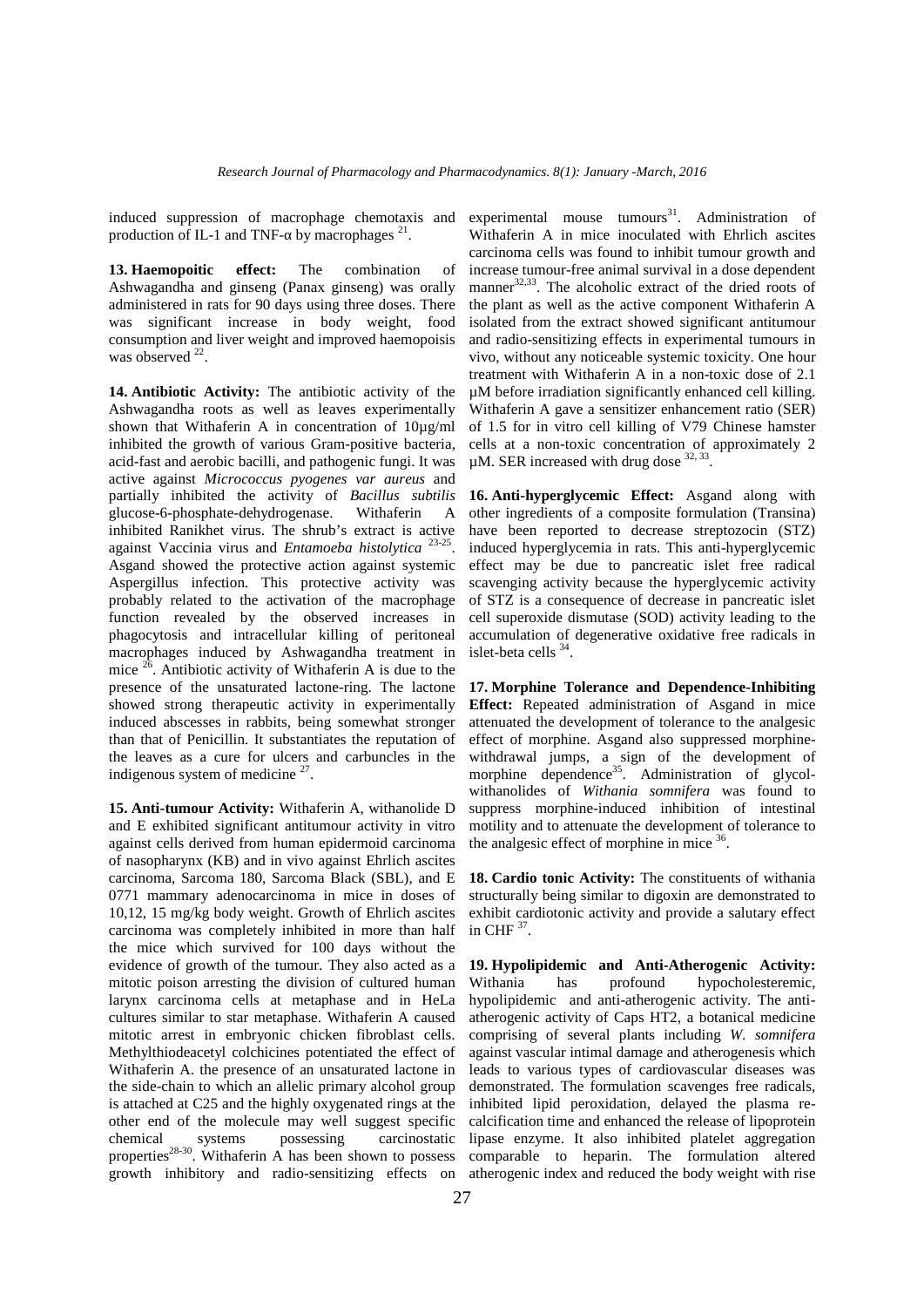of high density lipoprotein cholesterol levels in hyperlipidemic rats. In a clinical study and herbal cocktail containing withania used as an adjunct to conventional anti-ischemic drugs has been found to reduce total cholesterol, triglycerides and increase high density lipoprotein cholesterol in the post myocardial infarction patients. The hypolipidemic and antiatherogenic potential is an additional benefit of its usefulness in cardiovascular diseases $38-41$ .

**20. Positive Inotropic Activity**: Withania has been reported to reduce blood pressure due to autonomic ganglion blocking action and myocardial depressant effects as well as positive inotropic and chronotropic  $\frac{1}{2}$  and  $\frac{1}{2}$  and  $\frac{1}{2}$  and  $\frac{1}{2}$  are proposed by potensiye. effects<sup>41</sup>. The alkaloids had a prolonged hypotensive, bradycardiac and respiratory-stimulant action .

**21. Hypoglycemic Effect**: Hyperglycemia is a major risk factor of cardiovascular diseases. Withania favorably alters blood and urine glucose levels, glycated  $\frac{30}{5}$ hemoglobin and liver enzymes in diabetic rats <sup>38, 43</sup>.

**22. Anti-oxidant activity:** Some of the chemicals found in *Withania somnifera* are powerful antioxidants. Studies conducted on rats' brains showed the herb produced an increase in the levels of three natural antioxidants superoxide dismutase, catalase and glutathione  $\frac{198}{9}$ peroxidase<sup>44</sup>. These findings are consistent with the  $8.500$ therapeutic use of *Withania somnifera* as an Ayurvedic rasayana. The antioxidant effect of active principles of *Withania somnifera* root may explain the reported anti stress, cognition-facilitation, anti-inflammatory and anti aging effects produced by them in experimental animals, and in clinical situations  $45$ .

**23. Anti-carcinogenic activity:** Ashwagandha is reported to have anti-carcinogenic effects. Research on animal cell cultures has shown that the herb decreases the levels of the nuclear factor kappa B, suppressed the intercellular tumor necrosis factor, and potentiates  $\frac{1}{14}$ apoptotic signaling in cancerous cell lines  $46$ . One of the  $\frac{14}{100}$ most exciting of the possible uses of Ashwagandha is its capacity to fight cancers by reducing tumor size <sup>47</sup>. To investigate its use in treating various forms of cancer, the antitumor effects of *Withania somnifera* have been studied by researchers. In one study, the herb was evaluated for its anti-tumor effect in urethane-induced lung tumors in adult male mice. Following administration of Ashwagandha over a period of seven months, the histological appearance of lungs of animals which received the herb was similar to those observed in the lungs of control animals <sup>48</sup>.

# **CONCLUSION:**

*Withania somnifera* (Linn) Dunal commonly known as Ashwagandha in Ayurveda medicine possesses numerous pharmacological activities supported by experimental and clinical studies. Further studies will enhance the support of its multifarious action on living organisms.

#### **REFERENCES:**

- 1. Atal, C.K., and Schwarting, A.E., Ashwagandha-An Ancient Indian Drug, Economic Botany,15, 256-263 (1961).
- 2. Pati, P. K.; Sharma, M., Salar, R. K., Sharma, A., Gupta, A. P., Singh, B. (2009). "Studies on leaf spot disease of *Withania somnifera* and its impact on secondary metabolites". Indian Journal of Microbiology 48 (4): 432–437.
- 3. Saroj, A., Kumar, A., Qamar, N., Alam, M., Singh, H. N., Khaliq, A. (2012). "First report of wet rot of *Withania somnifera* caused by Choanephora cucurbitarum in India". Plant Disease 96 (2): 293.
- 4. Sharma, A., Pati, P. K. (2011). "First report of *Withania somnifera* (L.) Dunal, as a New Host of Cowbug (*Oxyrachis tarandus*, Fab.) In Plains of Punjab, Northern India". World Applied Sciences Journal 14 (9): 1344–1346.
- 5. Sharma, A., Pati, P. K. (2012). "First record of the carmine spider mite, Tetranychus urticae, infesting *Withania somnifera* in India". Journal of Insect Science 12 (50): 1.
- 6. Stearn, W. T. (1995). Botanical Latin: History, Grammar, Syntax, Terminology and Vocabulary (4th ed.). Timber Press.
- Sharma, A K, and Singh, R.H.: Screening of anti inflammatory activity of certain indigenous drugs on carageenin induced hind paw oedma in rats, Bull.Medico-Ethno-Bot.Res1 (2): 262-71, 1980.
- 8. Sudhir, S., Budhiraja, R.D., Moglani, G.P. Arora, B., Gupta, L.C. and Garg, K. N. : Planta Med., 1986, No.1, 61.
- Sangita Chandra et al, Evaluation of Anti-inflammatory Effect of Ashwagandha: A Preliminary Study *in vitro,* Pharmacognosy Journal, Volume 4, Issue 29, May–June 2012, Pages 47–49.
- 10. Sudhir, S., Budhiraja, R.D., Moglani, G.P. Arora, B., Gupta, L.C. and Garg, K. N.: Planta Med., 1986, No.1, 61.
- 11. Parasar,G C, Thesis of M. VSc. (Pharmacology) degree, Vikram University, Ujjain, 1963.
- 12. Bhatnagar, S et al: Biological activity of Indian Medicinal plants, Part-I, Antibacterial, anti tubercular and anti fungal action, Indian J.Med.Res. 49 (5): 799-813, 1961.
- 13. Singh, R H et.al: Study on the psychotropic effect of Indian indigenous drug Ashwagandha (*W. somnifera*), Part-II, Experimental studies, J. Res. Indian Med, Yoga and Homoeo, 14  $(1): 49-54, 1979.$
- 14. Anuradha Grandhi et al, A comparative pharmacological investigation of Ashwagandha and Ginseng, Journal of Ethnopharmacology, Volume 44, Issue 3, December 1994, Pages 131–135.
- 15. Rai, NP et al, experimental studies on an indigenous drug *Withania somnifera* Dunal in electrical induced convulsions in albino rats, Nagarjun, 28 (3):7-9, 1984.
- 16. Ziauddin et, al., Studies on the immunomodulatory effect of Asgandh, J. Ethnopharmacol, 1996; 50 (2)): 69-76.
- 17. Davis,L et al, Supressive effect of cyclophosphamide-induced toxicity by *Withania somnifera* extract in mice, J. Ethnopharmacology, 1998; 62 (3): 209-214.
- 18. Kutta,G Use of *Withania somnifera* Dunal as an adjuvant during radiation therapy, Indian J Exp Biol. 1996; 34(9): 854-856.
- 19. Shyam Sunder Chaurasia et al, *Withania somnifera* root extract in the regulation of lead-induced oxidative damage in male mouse, Pharmacological Research, Volume 41, Issue 6, June 2000, Pages 663–666.
- 20. Rastogi et.al., Compendium of Indian Medicinal Plants, 2<sup>nd</sup> reprint, Central Drug Research Institute, Lucknow and National Institute of